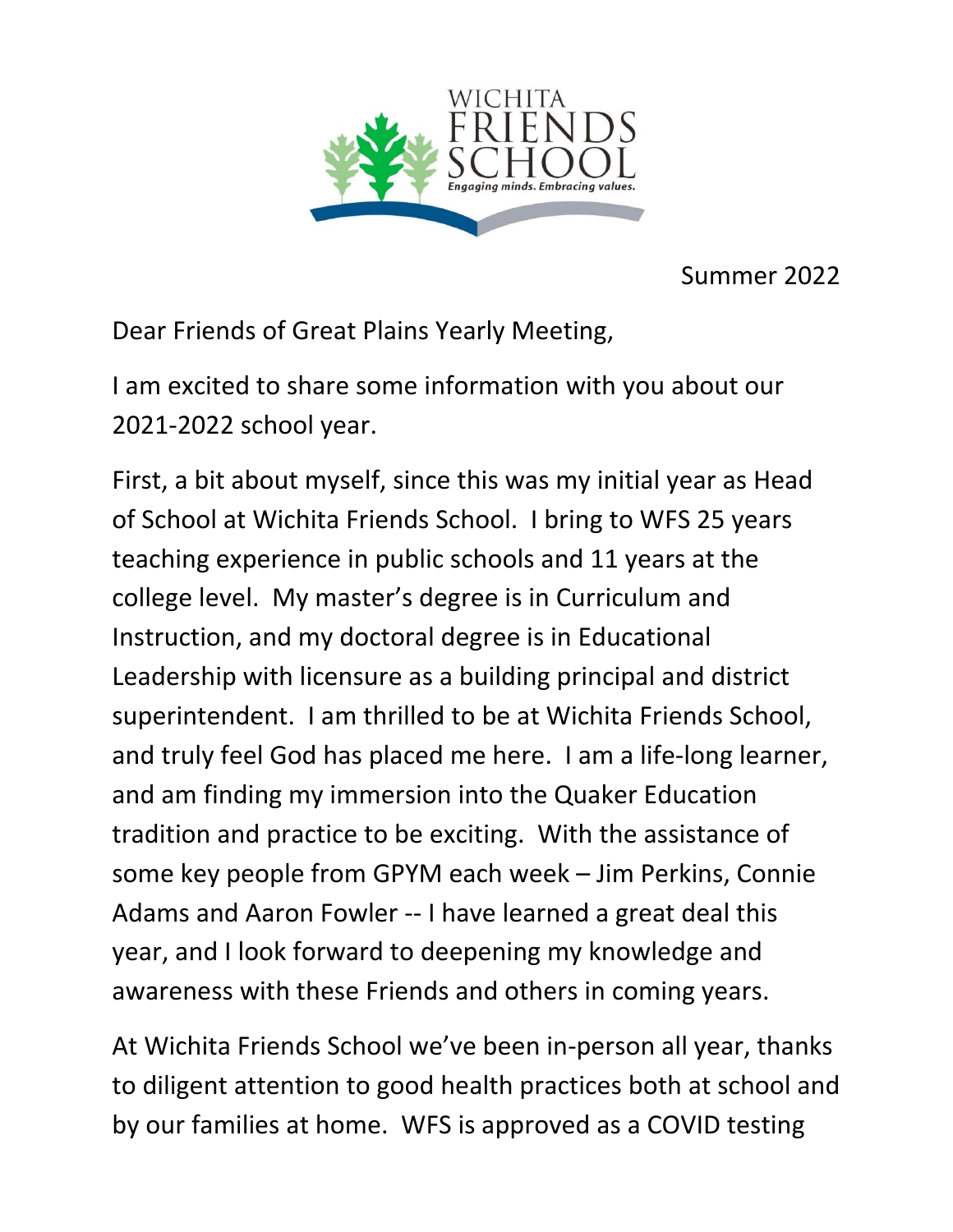site and a vaccination site. I am especially proud of our children and parents for their patience during the weeks when we wore masks, took temperatures and endured nasal swabs each morning.

Both Covid and our current economy are having negative effects on private school enrollment, and we are working to weather this storm at WFS. We are working to offer as much financial assistance as possible to families who want to be a part of our Friends educational experience. Our finances are especially challenging this year, and I am very grateful for the support we receive from Great Plains Yearly Meeting. You are helping us remain viable.

One of the strategies we are using to strengthen our finances is increased attention to grant-writing. I have been fortunate to find monies this year to help sustain us through the effects of the pandemic. Our grant awards are helping us keep our tuition affordable to most families. This is important since the Wichita Friends School Board of Directors wishes to have a diverse student body and to be as accessible and inclusive as possible in our Wichita area.

I sing praises about our WFS staff in my heart every day. All our staff are truly wonderful, teaching and caring for our children with love and affirmation. Our teachers operate like a family, often staying after hours and coming in on weekends to work on special projects together. I am especially thrilled with their enthusiasm for our weekly all-school worship and our Quaker